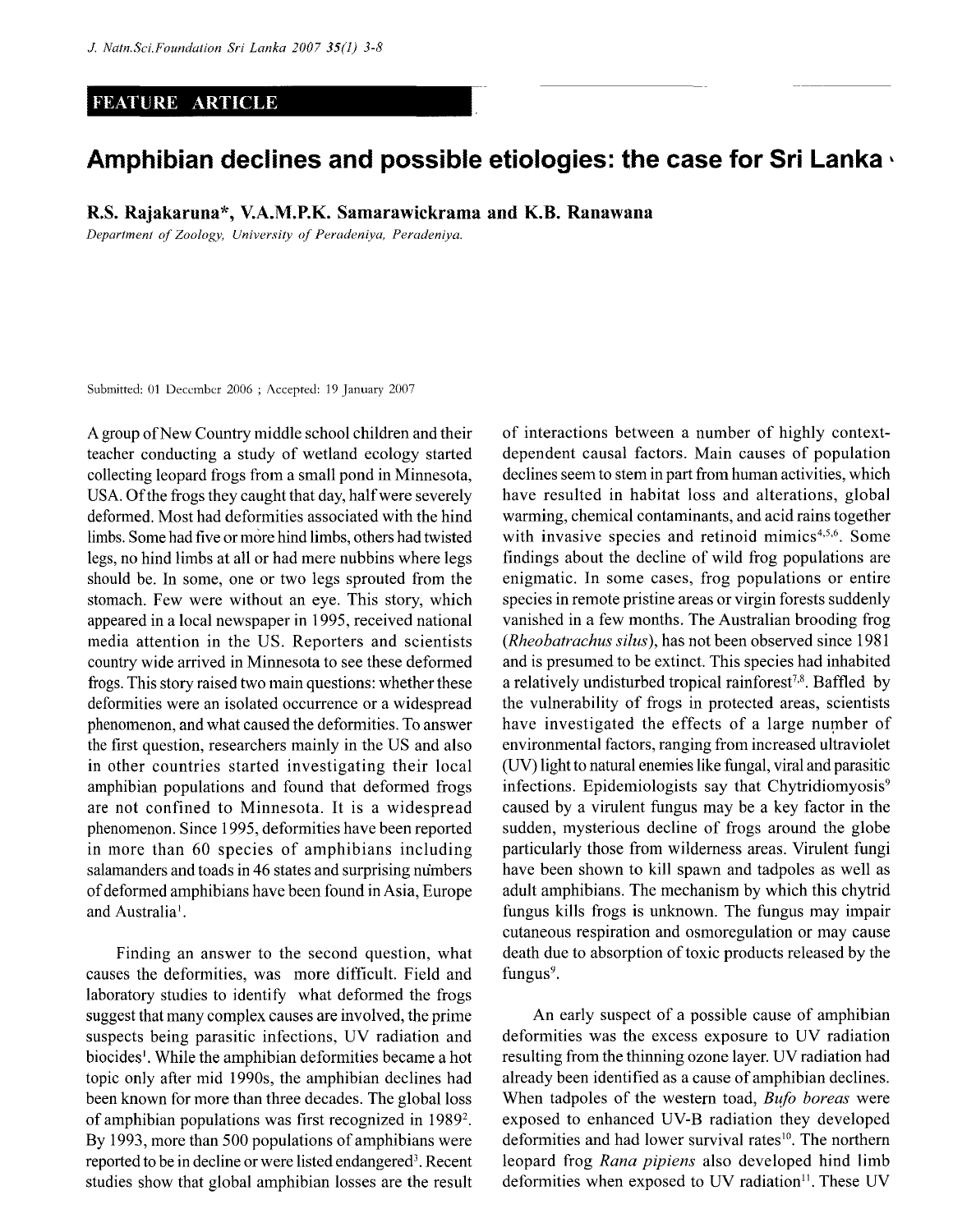radiation induced hind limb malformations in *Rana pipiens*  were dose dependent'<sup>2</sup> . However, UV radiation does not explain all the types of limb deformities seen in nature.

A connection between trematode infection and amphibian deformities was first hypothesizedl3 during an investigation of an outbreak of deformities among populations of Pacific tree frogs *(Hyla regilla)* and longtoed salamanders *(Ambystoma macrodactylum).*  Numerous metacercariae were found to concentrate around the deformed limbs. Experimental implantation of metacercariae-sized resin beads into the developing limb buds of *Xenopus laevis* induced some deformities supporting their hypothesis 13. Subsequent field studies 14 identified a positive correlation between the deformities and the trematode *Ribeiroria ondatrae* infections in *H. regilla* from northern California, USA. In later studies the western toad, *Bufo boreas* was exposed to the same parasite under laboratory conditions. The result was severe limb deformities identical to those observed at field sites 15. A survey of five *Rana* species, two newts, one salamander and one toad species in western US has recorded deformities in all these species 16.

Digenetic trematodes have an indirect life cycle involving three hosts. The adult parasite lives in birds, the definitive hosts, laying their eggs inside the bird. The eggs pass out with faeces into a pond or wetland. The miracidia that hatch out in water, seek out and enter a snail, the first intermediate host. The miracidia larvae stay inside the snail for a period of few weeks, multiply by passing through many polyembryonic stages and come out as free swimming cercariae. Cercariae actively invade a second intermediate host, a tadpole inside which they encyst and become metacercariae. Most frequently they encyst in the developing limb buds and thereby interfere in limb development. The parasite causes limb deformities in the frog, often resulting in extra or missing limbs. Such deformed frogs with the encysted cercariae become prime prey for wading birds, such as herons or egrets, the definitive hosts of the parasite, and thereby complete its life cycle.

Later, studies have pointed to parasite-induced limb deformities being influenced by human involvement<sup>17</sup>. A connection has been established between eutrophication caused by increased nutrients, the snail and the parasite<sup>17</sup>. It was found that snails were more abundant in ponds receiving runoff rich in nitrogen and phosphorus from agricultural fertilizers and animal waste.The study concluded that heavy fertilizer use had created an ideal environment for the parasite to expand its range $17$ .

Other causal agents deforming amphibians are chemical contaminants mainly pesticides, herbicides, fungicides, insecticides, and fertilizers<sup>18</sup>. Toxic substances can severely affect amphibians in a variety of ways. They can kill amphibians directly, affect their behaviour, reduce their growth rate and induce deformities<sup>3</sup>. Even though chemical contaminants contribute largely to the amphibian population declines, they alone do not explain all the deformities observed in natural amphibian populations.

Trematode infection has been identified as the principal cause of amphibian limb deformities while the effects of UV radiation and biocides are also making their impact. Several studies have examined the synergistic interactions between these three factors illustrating the importance of understanding how complex interactions affect the individual animals and perhaps ultimately, whole populations. Studies on the synergistic effect of trematode infections and pesticide exposure on malformations in wood frog *Rana sylvatica,* showed that trematode infected frogs exposed to pesticides experienced much higher levels of deformities<sup>19</sup>. UV radiation could also transform pesticides into teratogens, which are chemicals that can interfere with development and cause birth defects.

There is speculation as to whether parasite-induced limb deformities contribute to amphibian population declines. Population decline and deformities in frogs are two distinct problems<sup>20</sup>. Theoretically, however, overlap is possible in some instances. For example, the increase in parasite density not only increased the frequency of limb deformities but was also associated with decreased tadpole survivorship<sup>14,16</sup>. Furthermore, deformed frogs, in particular those with hind limb abnormalities may become easy prey<sup>21</sup> undoubtedly affecting their survival. Even though data from several studies suggest that deformities increase mortality rates, there is no information available to ascertain whether this affects population levels. In many cases an individual factor alone may not affect the amphibian population. However, given the complexity of dynamic ecological systems, simultaneous exposure to numerous agents and interactions between these could affect the amphibians at the population level.

Although deformed frogs received early attention in various countries mainly in the US and Canada, no significant attention has been paid to the deformities among amphibian populations in Sri Lanka. Sri Lanka is an amphibian hotspot in the world with very high species diversity per unit area, with a remarkably high amphibian endemicity. There are three genera and 87 species endemic to the island<sup>22</sup>. Most of the amphibian fauna are confined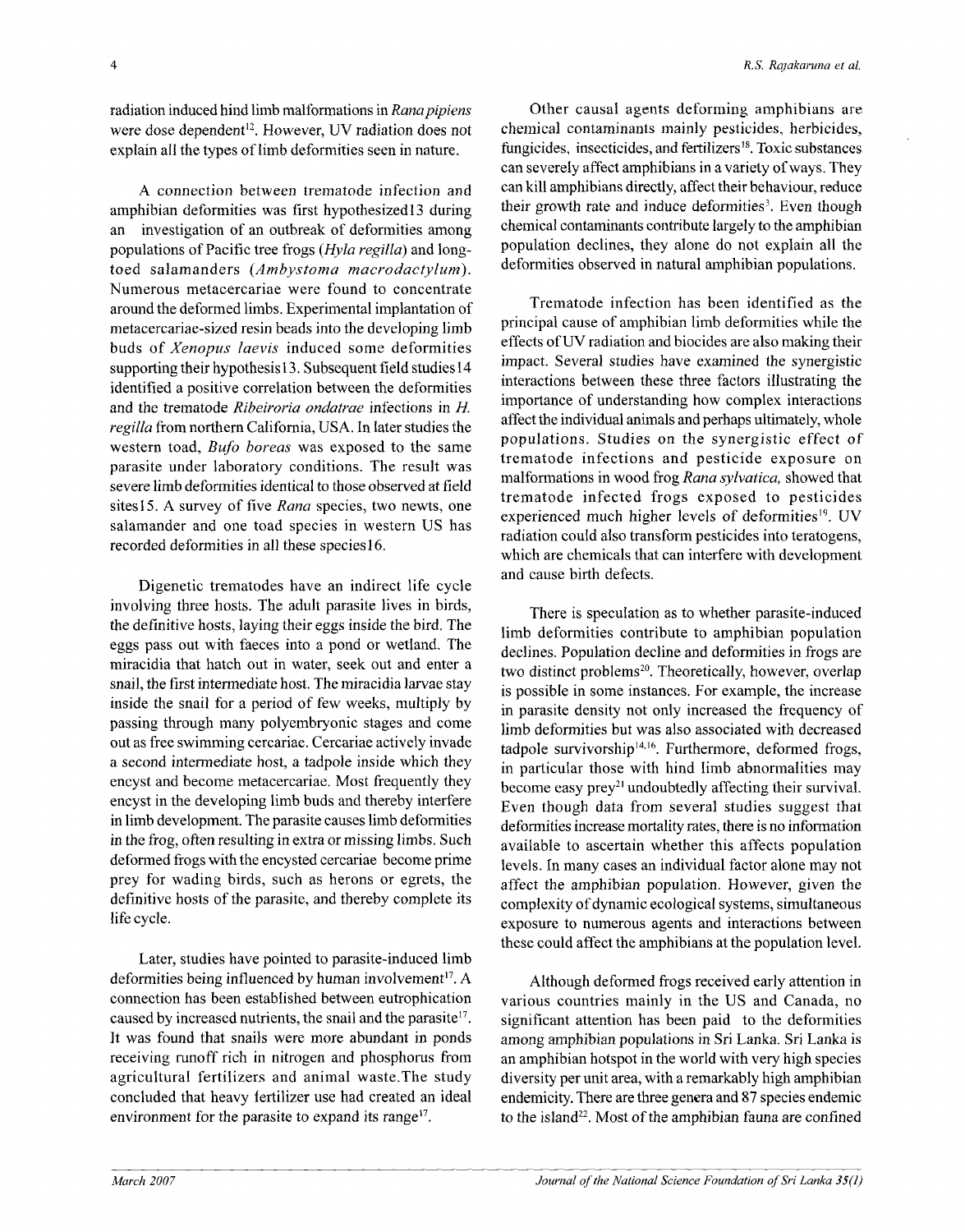to the rain forests of the island's wet zone, which receives an annual rainfall in excess of 2000 mm. Many species in Sri Lanka remain undiscovered because their habitats remain largely unexplored. Up to date, 103 species of amphibians have been recorded in Sri Lanka<sup>22</sup> belonging to the four families Ichthyophidae, Microhylydae, Bufonidae and Ranidae.

Most of the amphibians start their lives as aquatic eggs and larvae'and later switch to a terrestrial adulthood, thus, they experience two potentially polluted habitats.

In Sri Lanka, frogs lay eggs in many different habitats. These include irrigation reservoirs in the dry zone, flood lakes in the dry zone (formed as temporary wetlands due to flooding during rainy seasons which disappear at the end of the rainy season), pools associated with rivers where water is retained for a prolonged period, wet lands (villus) in the coastal dry zone such as Vilpaththu National Park, paddy fields (receiving water from lakes in the dry zone or rain water from wet zone, reservoirs, cascades) and also less favourable habitats such as estuaries and lagoons. The majority of rhacophorid tree frogs (Family Ranidae) in Sri Lanka show direct development, which probably restricts formation of deformities observed in species with aquatic eggs and larvae.

There are large numbers of small low-land wet zone forest reserves which are separated from each other by large tracts of cultivated lands. These reserves have high amphibian diversity and provide interesting areas to study the dynamics of amphibian populations $23$ . Species such as *Bufo melanostictus, Polypedates cruciger* and *P. maculates* are mostly associated with human-modified habitats and are known to have expanded natural ranges and established a higher relative dominance following habitat disturbances<sup>23</sup>. These species are ideal candidates for laboratory studies of the development of deformities as they have shown to be less sensitive to the perturbations in the environment and their eggs are easily accessed.

More than 80% of the island's biodiversity rich wet zone forests have been lost during the last  $150$  years  $24$ . This includes part of anuran diversity as well where widespread extinctions had taken place in the Sri Lankan amphibian fauna<sup>23</sup>. Nineteen species are already extinct while 11 species are critically endangered<sup>25</sup>. Undoubtedly, many factors are contributing to the decline of the local

populations, and it is important that we identify the key contributors to our species decline in Sri Lanka.

Here we report the first field observations of deformed amphibians in Sri Lanka from two protected forests. Specimens of an endemic monotype genus *Lankanectes corrugatus* and the common *Rana temporalis* (Subfamily Raninae; Figure 1A and 2A) were found in a protected area in the Dothalugala Man and Biosphere Reserve of the Knuckles forest range which is a sub montane forest 1200 m above sea level. The stream where these specimen were found (3A) also had several species of fresh water snails. The deformed specimen of *R. temporalis* was a mature female with a very short right femur (ectromelia). Since there is a bulge at the hip it can be assumed that a portion of the femur is present (Figure, 1A). The deformed specimen of *Lankanectes corrugatus* showed both short toes (brachydactyly) and a short tibia and fibula (hemimelia; Figure 2B, 2C). In the brachydactylous condition, the normal number of metatarsals is present but the number of phalanges is reduced. In the hemimelia condition, the tibia and fibula are short but distal limb and the foot are present. Another specimen of *R, temporalis* was found from an abandoned man made water pool in the border of the Gannoruwa Forest Reserve (Figure 3B), which showed ectromelia of the tibio-fibula (Figure 1B). The stifle (knee) is present; therefore a portion of the tibio-fibula must be present. The Gannoruwa Forest Reserve is a low land semi-evergreen forest at 680 m above mean sea level.

The widespread occurrence of these deformities in natural populations of amphibians requires further investigations. Another important area of research which should be pursued is how the trematode species found in Sri Lanka affect the development of abnormalities in local amphibian species. Rajakaruna and co-workers (manuscript in preparation) have shown that under laboratory conditions, exposure to monostome type cercariae, leads to severe deformities, *inP cruciger,* the common hourglass tree frog, in a dose-dependent manner (Figure 4; manuscript in preparation). Further experiments are underway exposing another amphibian species, the common toad *Bufo melanostictus (Ranidae)* to the same infection.

## **Acknowledgement**

The authors thank Charles Santiapillai for his editorial and critical comments on the paper.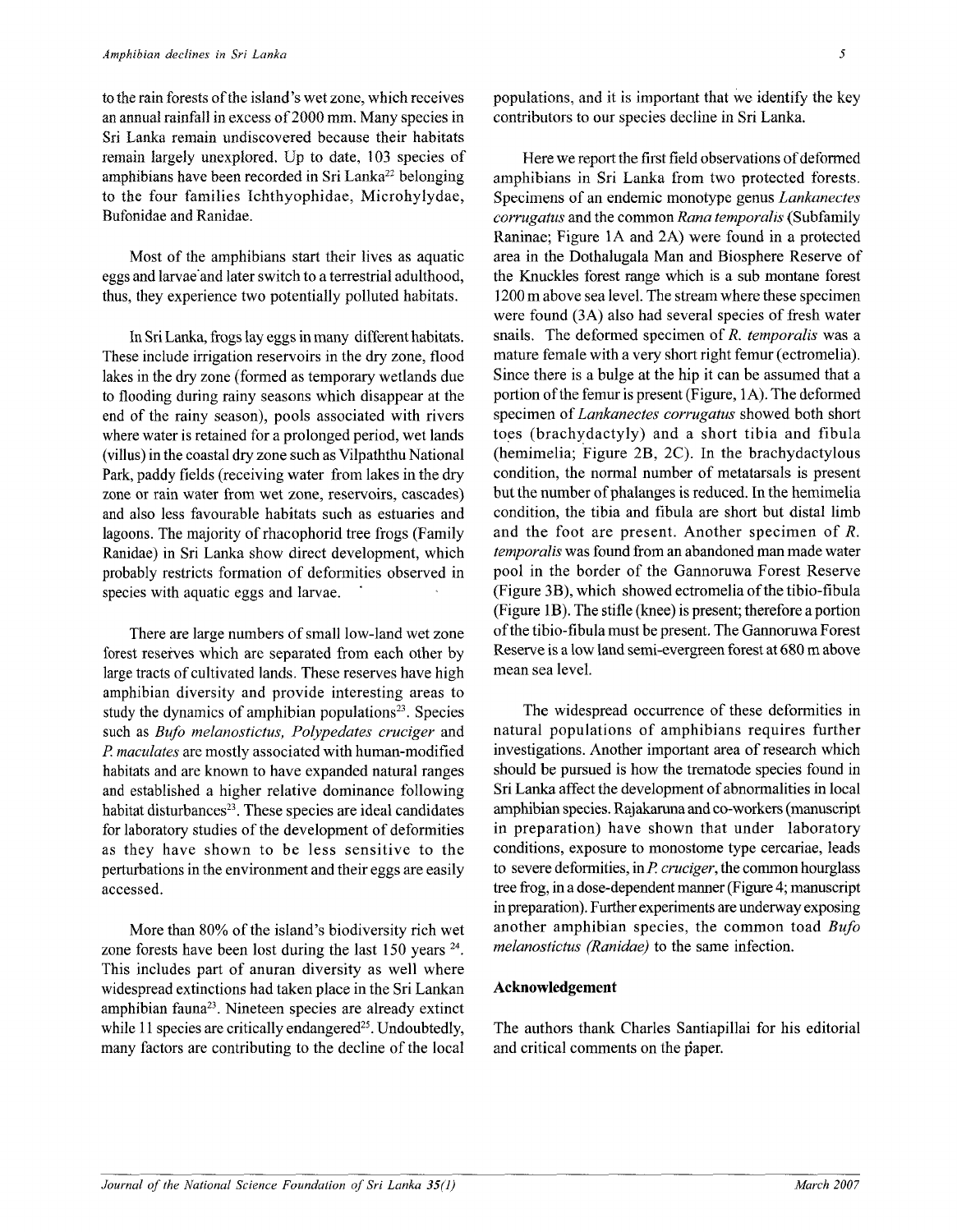

**Figure 1**: *Rana temporalis* from the Knuckles wilderness (A) a frog with no deformities (B) frog with ectromelia of femur Note that the right temur is very short and difficult to discern, but since there is a bulge at the hip it can be assumed that a portion ot the femur is present (C) *R temporalis* from the Gannoruwa Forest Reserve with ectromelia of the tibio-fibula The stifle (knee) is present, therefore a portion of the tibio-tibula must be present



**Figure 2:** Deformed *Lankanectes corrugatus* from the Knuckles wilderness (A) a toad with no deformities, (B) deformed frog with short toes (brachydactyly) The normal number of metatarsals is present but the number of phalanges is reduced (C) deformed toad with short tibia and fibula (hemimelia)



**Figure 3:** Natural water bodies where the deformed frogs were found (A) a stream in the Knuckles wilderness and (B) an abandoned man-made pond in the Gannoruwa Forest Reserve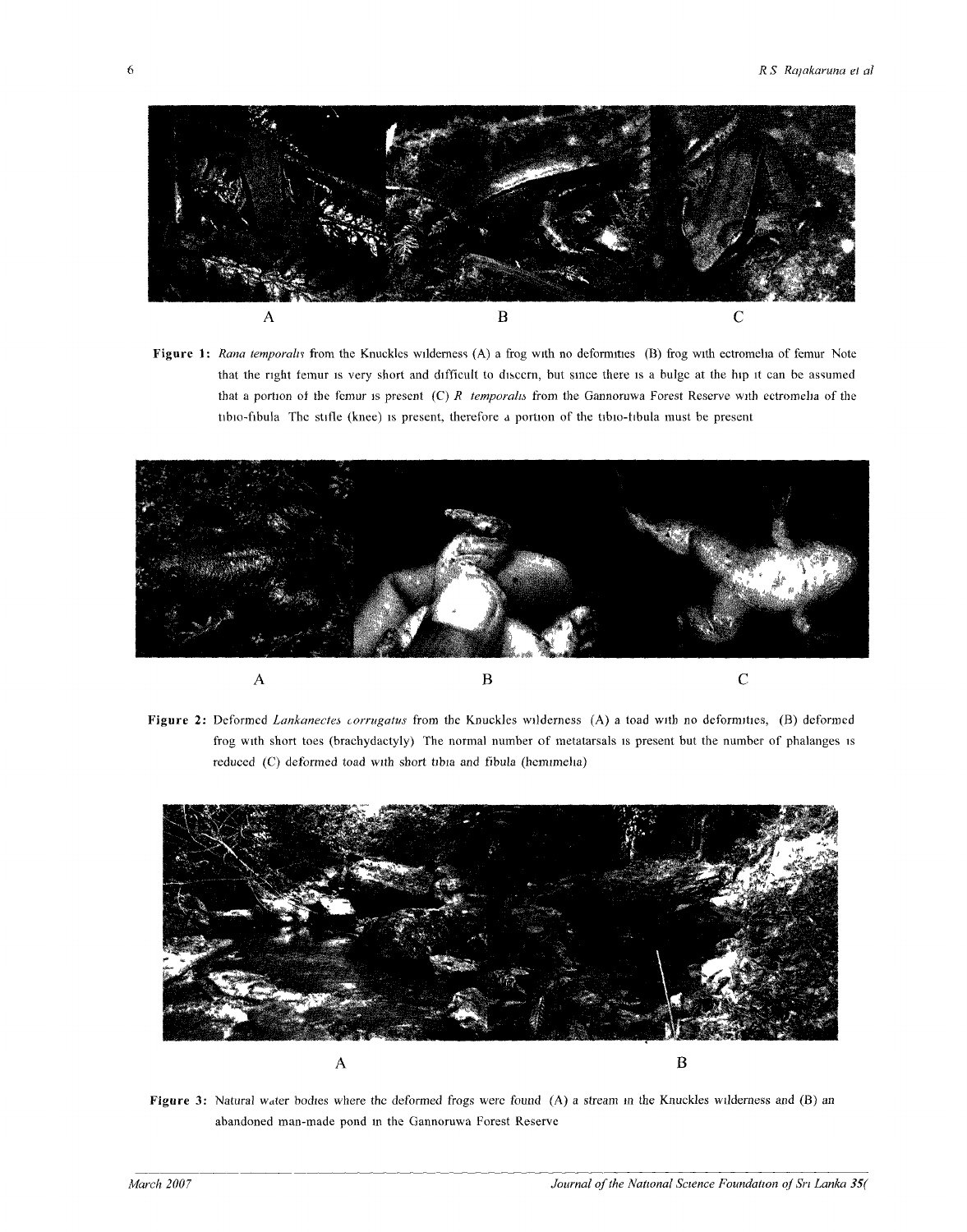

Figure 4: Severe deformities observed in common hourglass tree frog, *Polypedates cruciger* after exposure to the monostome type cercariae under laboratory conditions (Rajakaruna *et al,* manuscript in preparation). (A) Left hind limb absent (amelia) and lack of pigmentation in the limbs. (B) Severely malformed specimen showing absence of digits (ectrodactyly), absence of limb (apody), partially developed limbs (hemimcly), absence of right fore limb (amelia). Classification of malformations were done according to the United States Geological Survey (USGS) Field Guide to Malformations of Frogs and Toads<sup>26</sup>.

## References

- 1. Blaustein A.R. & Johnson P.T.J. (2003). The complexity of deformed amphibians. *Frontiers in Ecology and the Environment* 1: 87-94.
- 2. Wake D.B. (1991). Declining amphibian populations. *Science* 253: 860.
- 3. Alford R.A. & Richards S.J. (1999). Global amphibian declines: a problem in applied ecology. *Annual Review of Ecological Systems* 30:133-165.
- 4. Halliday T. (1998). A declining amphibian conundrum. *Nature (London)* 394:418-419.
- 5. Blaustein A.R. & Kiesecker J.M. (2002). Complexity in conservation: lessons from the global decline of amphibian populations. *Ecology Letters* 5:597-608.
- 6. Kiesecker J.M., Blaustein A.R. & Belden L.K. (2001). Complex causes of amphibian population declines. *Nature (London)* 410:681-683.
- 7. Tyler M.J. & Carter D.B. (1981). Oral birth of the young of the gastric brooding frog *Rheobatrachus silus. Animal Behaviour* 29: 280-282.
- 8. Reaser J.K. (2000). *Amphibian declines: an issue overview.*  Washington DC: Federal Taskforce on amphibian Decline and Deformities.
- 9. Berger L., Spear R., Daszak P., Green D.E., Cunningham A.A., Goggin C.L., Slocombe R., Ragan M.A., Hyatt A.D., McDonald K.R., Hines H.B., Lips K.R., Marantelli G.& Parkes H. (1998). Chytridiomycosis causes amphibian mortality associated with population declines in the rain forests of Australia and Central America. *Proceedings of the National Academy of Science USA* 95:9031-9036.
- 10. Hays J.B., Blaustein A.R., Kiesecker J.M., Hoffman P.D., Pandelova I., Coyle A. & Richardson T. (1996). Developmental responses of amphibians to solar and artificial UV-B sources: a comparative study. *Photochemistry andPhotobiology* 64: 449-456.
- 11. Ankley G.T., Tietge J.E., DeFoe D.L., Jensen K.M., Holcombe G.W., Durham E.J. & Diamond S.A. (1998). Effects of ultraviolet light and methoprene on survival and development of *Rana pipiens. Environment Toxicology and Chemistry* 17:2530-2542.
- 12. Ankley G.T., Diamond S.A., Tietge J.E., Holcombe G.W., Jensen K.M., DeFoe D.L. & Perterson R. (2002). Assessment of the risk of solar ultraviolet radiation to amphibians I. Dose-dependent induction of hindlimb malformations in Northern leopard frog *(Rana pipiens) Environmental Science and Technology* 36: 2853-2858.
- 13. Sessions S.K. & Ruth S.B. (1990). Explanation of naturally occurring supernumerary limbs in amphibians. *Journal of Experimental Zoology* 254:38-47.
- 14. Johnson P.T.J., Lunde K.B., Ritchie E.G., & Launer A.E. (1999). The effect of trematode infection on amphibian limb development and survivorship. *Science* 284(5415): 802-804.
- 15. Johnson P.T.J., Lunde K.B., Haight R.W., Bowerman J. & Blaustein A.R. (2001). *Ribeiroia ondatrae* (Trematode: Digenea) infection induces severe limb malformations in western toads *(Bufo boreas). Canadian Journal of Zoology*  79: 370-379.
- 16. Johnson P.T.J., Lunde K.B., Thurman E.M., Richie E.G., Wray S.N., Sutherland D.R., Kapfer J.M., Frest T.J., Bowerman J. & Blaustein A.R. (2002). Parasite *(Ribeiroia ondatrae)* infection linked to amphibian malformations in the western United States. *Ecological Monographs*  72(2):151-168.
- 17. Johnson P.T.J. & Chase J.M. (2004). Parasites in the food web: linking amphibian malformations and aquatic eutrophication. *Ecology Letters* 7:521-526.
- 18. Sparling D.W., Linder G. & Bishop C.A. (2000). *Ectotoxicology of Amphibians and Reptiles.* SETAC Press, Pes nacola, Florida, USA.
- 19. Kiesecker J.M. (2002). Synergism between trematode infection and pesticide exposure: a link to amphibian limb